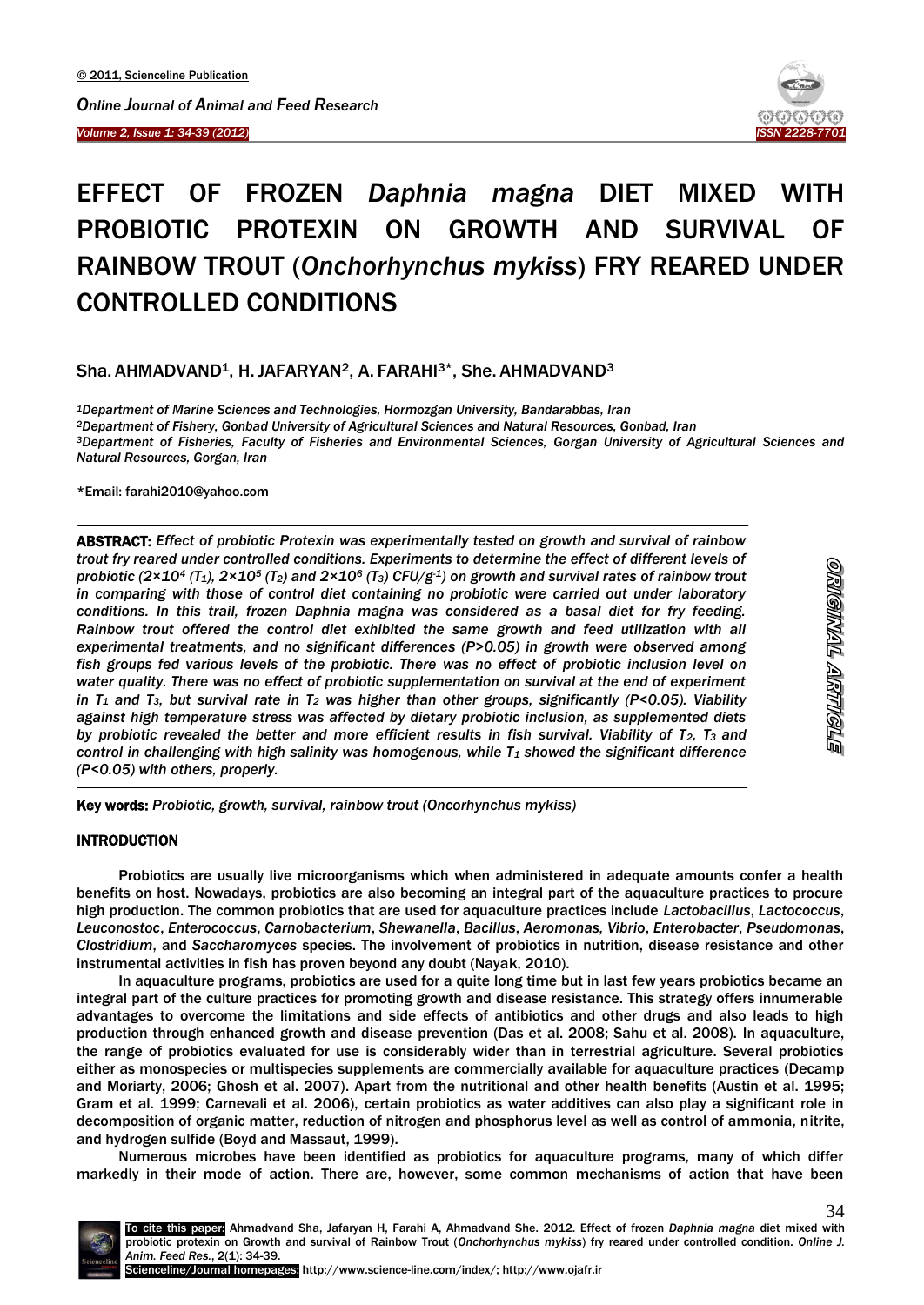reported for the majority of probiotic strains. Probiotics help in feed conversion efficiency and live weight gain (Al-Dohail et al. 2009; Saenz de Rodriguez et al. 2009) and confer protection against pathogens by competitive exclusion for adhesion sites (Vine et al. 2004; Chabrillon et al. 2005), production of organic acids (formic acid, acetic acid, lactic acid), hydrogen peroxide and several other compounds such as antibiotics, bacteriocins, siderophores, lysozyme (Yan et al. 2002; El-Dakar et al. 2007) and also modulate physiological and immunological responses in fish (Khattab et al. 2004; Balcazar et al. 2006).

This study was conducted on investigation the effect of probiotic Protexin on growth and survival of rainbow trout fry and their resistance against environmental stressors.

# MATERIALS AND METHODS

# Probiotic preparation

The probiotic was prepared from Protexin Co (Iran-Nikotak). The five species of probiotic bacillus as bacterial blend under the commercial title of Protexin aquatic were used for bioencapsulation of *A. urmiana*. The blends of probiotic (mixture of *Lactobacillus plantarum, Lactobacillus delbrueckii bulgaricus, Lactobacillus acidophilus, Lactobacillus rhamnosus, Bifidobacterium bifidum, Streptococcus Salivarius, Enterococcus faecium, Aspergillus oryzae and Candida pintolopesill*) from suspension of spores with special media were provided. Three concentrations of bacterial suspension,  $2\times10^4$  (T<sub>1</sub>),  $2\times10^5$  (T<sub>2</sub>) and  $2\times10^6$  (T<sub>3</sub>) bacteries per milliliter (CFU ml<sup>-1</sup>) were provided by Protexin Co and the colony forming unit (CFU) of probiotic were tested by microbial culture in Tryptic Soy Agar (TSA) (Rengpipat et al., 1998).

# Daphnia magna provision

The *Daphnia magna* is an important live feed that were used as a vector to carry probiotics (Faramarzi et al. 2011). *D. magna* was harvested from intensive production ground ponds of sturgeon in Marjani center (Iran), and maintained at −30 ◦C prior to use.

# Experimental design

Four trials were carried out with rainbow trout (*Onchorhynchus mykiss*). Sixteen plastic tanks (30 l) with four replicates for treatment and control were used. Trails 1, 2 and 3 were fed by *D. magna* which was treated by probiotic. The other three aquaria served as the control and treated with only basal diets, which were absent probiotic.

Healthy fry of the rainbow trout (*Onchorhynchus mykiss*) provided by the Fish Hatchery of Fazelabad, Iran were acclimatized in two fiberglass tanks (200 l), and were fed Biomar feed six times daily for 2 weeks. Then healthy rainbow trout was distributed into 16 tanks (with water circulation) with initial stocking density of 30 fish per tanks in the Laboratory of Aquaculture Department, Gonbad University for 60 days culture. All rainbow trout had similar initial weights (470 mg). The experiment was conducted as a completely randomized design with four treatments (trials 1–3 and control). Each treatment had four replicates of 30 rainbow trout each.

Fishes were fed six times daily with each feed. Daily feeding rate was about 50-70% of total body weight and properly regulated according to actually intake of rainbow trouts. Every day the diet remains of each aquarium were collected by siphoning before the second daily feeding to further analysis and minimize leaching. A daily record was kept of feed offered and remains.

Temperature range of water was 16–18 ◦C. For water quality control, temperature and dissolved oxygen (DO) were measured daily, and weekly analyses were done of total dissolved solid (TDS), NO<sub>3</sub>, SO<sub>4</sub>, PO<sub>4</sub>, salinity, electrical conductivity and pH levels. Dissolved oxygen level was maintained above 7.8 mg l−<sup>1</sup> by setting the air pump.

# Thermal and salinity challenges

At the end of experiment, for evaluation of the fish quality 20 fry of each replicate (10 fry for thermal challenge and10 fry for salinity challenge) were tested by high temperature and salinity. In this propose, fishes were transferred to other tanks and temperature and salinity were increased to 32 ℃ and 20 g l<sup>-1</sup>, respectively. Then, survival duration was calculated.

# Sampling and analytical methods

Weights of all collected fishes from each tank were determined at initial and the end during the 60 days experiment, which treated as initial weight and final weight, respectively. At the same time, rainbow trout survival was also determined by counting the individuals in each tank. The weight and length gain (WG and LG) (g d<sup>-1</sup> and cm d<sup>-1</sup>) were calculated as (Yanbo and Zirong, 2006): WG = final weight (g) − initial weight (g); LG = final length (cm) − initial length (cm)

The feed conversion ratio (FCR) was expressed as (Yanbo and Zirong, 2006): FCR = total feed consumption (total feed casting − total feed residue) (g)/ total final weight (g) − total initial weight (g) + total morality weight (g); Specific growth rate (SGR) and condition factor (CF) were determined using the following equations (Zargham et al., 2011): SGR = (ln w<sub>t</sub> - ln w<sub>0</sub>) × 100/t; CF= W/L<sup>3</sup> × 100.



35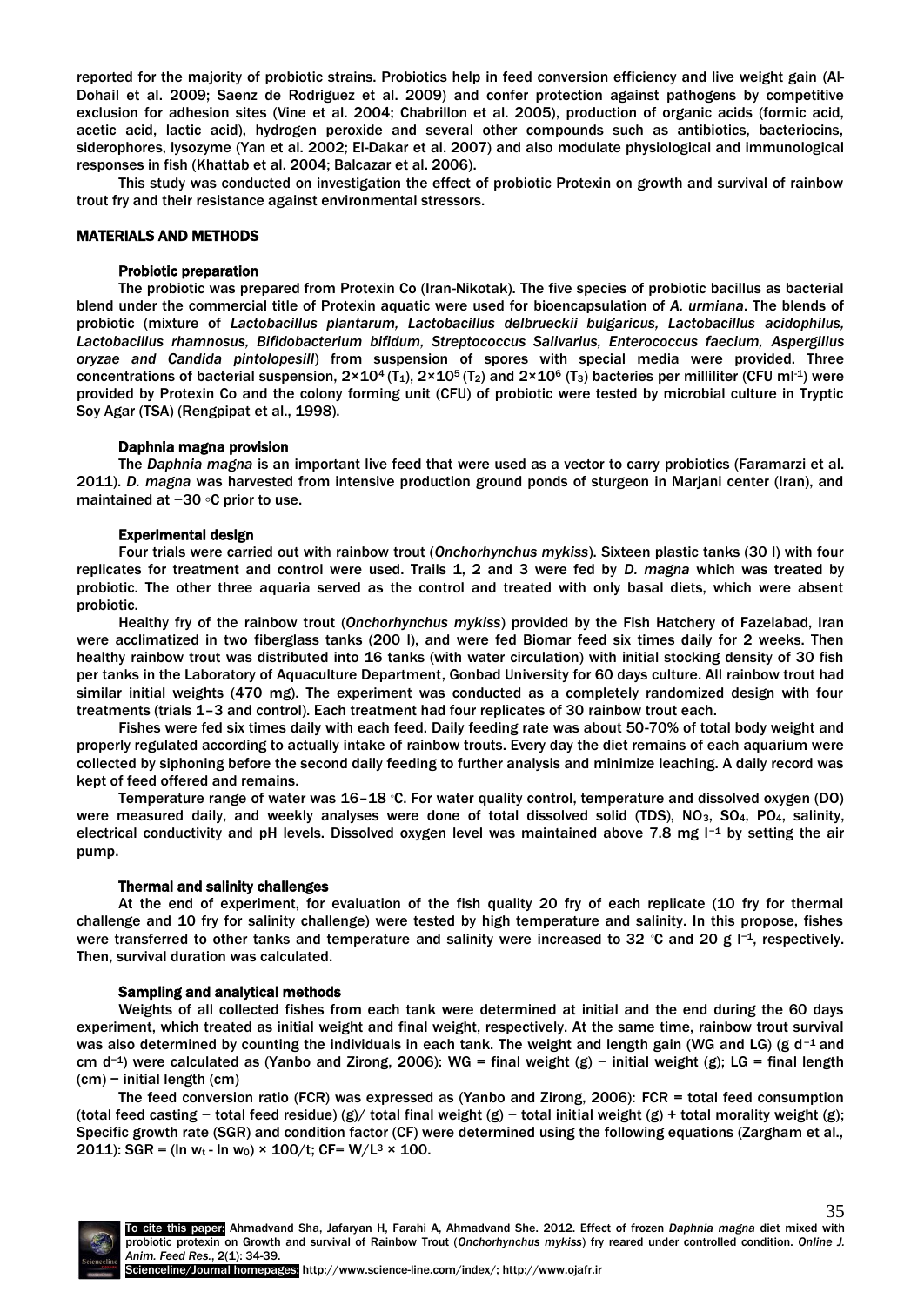Gastro Somatic Index (GSI) and Thermal Growth Coefficient (TGC) were calculated as (De Silva and Anderson, 1995): Gastro Somatic Index (GSI) = [Digestive system (g)/ body weight (g)] ×100; Thermal Growth Coefficient (TGC %) = [final weight  $0.333$  – initial weight  $0.333 / C$  (day – degrees)]  $\times$  100.

Statistical analysis using one-way ANOVA was performed to find significant difference on various parameters between treated and control trials. Differences among means were determined and compared by Duncan's multiple range tests (SPSS software). A significance level of P<0.05 was used. Data are reported as means  $\pm$ standard deviations (Ziaei-Nejad et al. 2006).

#### RESULTS

#### Water quality parameters

There was no obvious effect of probiotic on the water quality in treatments. Total salinity (4.73 g l<sup>-1</sup>), SO<sub>4</sub> (1216 mg l−1), NO<sub>3</sub> (150.84 mg l−1), PO<sub>4</sub> (150.84 mg l−1), TDS (4180 mg l<sup>−1</sup>), electrical conductivity (7989.84 μ mos/cm<sup>2</sup>) and pH (7.2-7.61) were stable and within acceptable ranges (Boyd and Tucker, 1998).

#### Survival rate

According to figure 1, the rainbow trout survival rate of T1, T3 and control was the same after 60 days culture ,approximately, but there was a significant difference (P<0.05) between these trails and T<sup>2</sup> which was treated by  $2 \times 10^5$  CFU ml<sup>-1</sup>.



#### Growth performance

Data on growth performance including initial weight, weight gain (WG), length gain (LG), Specific growth rate (SGR), condition factor (CF), Gastro Somatic Index (GSI) and Thermal Growth Coefficient (TGC) were reported in Table 1. At the beginning, no significant difference was observed in the initial weight between trials 1–3 and control (P>0.05). Comparably, weight gain of the control did not show a significant difference (P>0.05) with those of the trials 1–3. The values of condition factor (CF) in trials 1-3 treated with the probiotic were significantly lower than the control (P<0.05). Means of the FCR, SGR, TGC and GSI were not significant (P>0.05) in trials 1-3 treated with probiotic compared with control.

| Table 1 - Performance of rainbow trout offered diets with various inclusion levels of probiotic |                            |                            |                              |                              |
|-------------------------------------------------------------------------------------------------|----------------------------|----------------------------|------------------------------|------------------------------|
| <b>Parameters</b>                                                                               | Control                    | T <sub>1</sub>             | T <sub>2</sub>               | $T_3$                        |
| $W_0$ (g)                                                                                       | $348 + 3.5$                | $350 + 1.5$                | $346 \pm 3.8$                | 349±1.5                      |
| WG(g)                                                                                           | 748.4±118                  | 751.02±132                 | 689.8±120                    | 758.68±145                   |
| $LG$ (cm)                                                                                       | $4.15 + 0.15$              | $4.25 \pm 0.05$            | $4.15 + 0.10$                | $4.24 \pm 0.10$              |
| <b>FCR</b>                                                                                      | $1.18 + 1.27$              | $1.22 + 1.49$              | $1.24 + 1.08$                | $1.15 + 1.25$                |
| <b>SGR</b>                                                                                      | $2.47 \pm 0.05$            | $2.47 \pm 0.09$            | $2.20 + 0.01$                | $2.50 + 0.08$                |
| <b>CF</b>                                                                                       | $1.02 + 0.12$ <sup>a</sup> | $0.97 + 0.19b$             | $0.96 + 0.14$ <sup>b</sup>   | $0.97 \pm 0.12$ <sup>b</sup> |
| <b>GSI</b>                                                                                      | $17.77 \pm 1.57$           | $15.70 + 1.22$             | $15.80 \pm 1.87$             | $15.49 + 2.14$               |
| <b>TGC</b>                                                                                      | $2.46 \pm 0.51$ ab         | $2.48 + 0.48$ <sup>a</sup> | $2.30 \pm 0.53$ <sup>b</sup> | $2.49 \pm 0.48$ <sup>a</sup> |
| Values in the same row with multiple superscripts are significantly different                   |                            |                            |                              |                              |

#### Thermal and salinity challenges

As can be seen in Figure 2, remarkable difference (P<0.05) in fry tolerance against high temperature stress (32 ◦C) was observed between probiotic treatments and control. Indeed, survival rate of fry was soared by probiotic supplementation.



36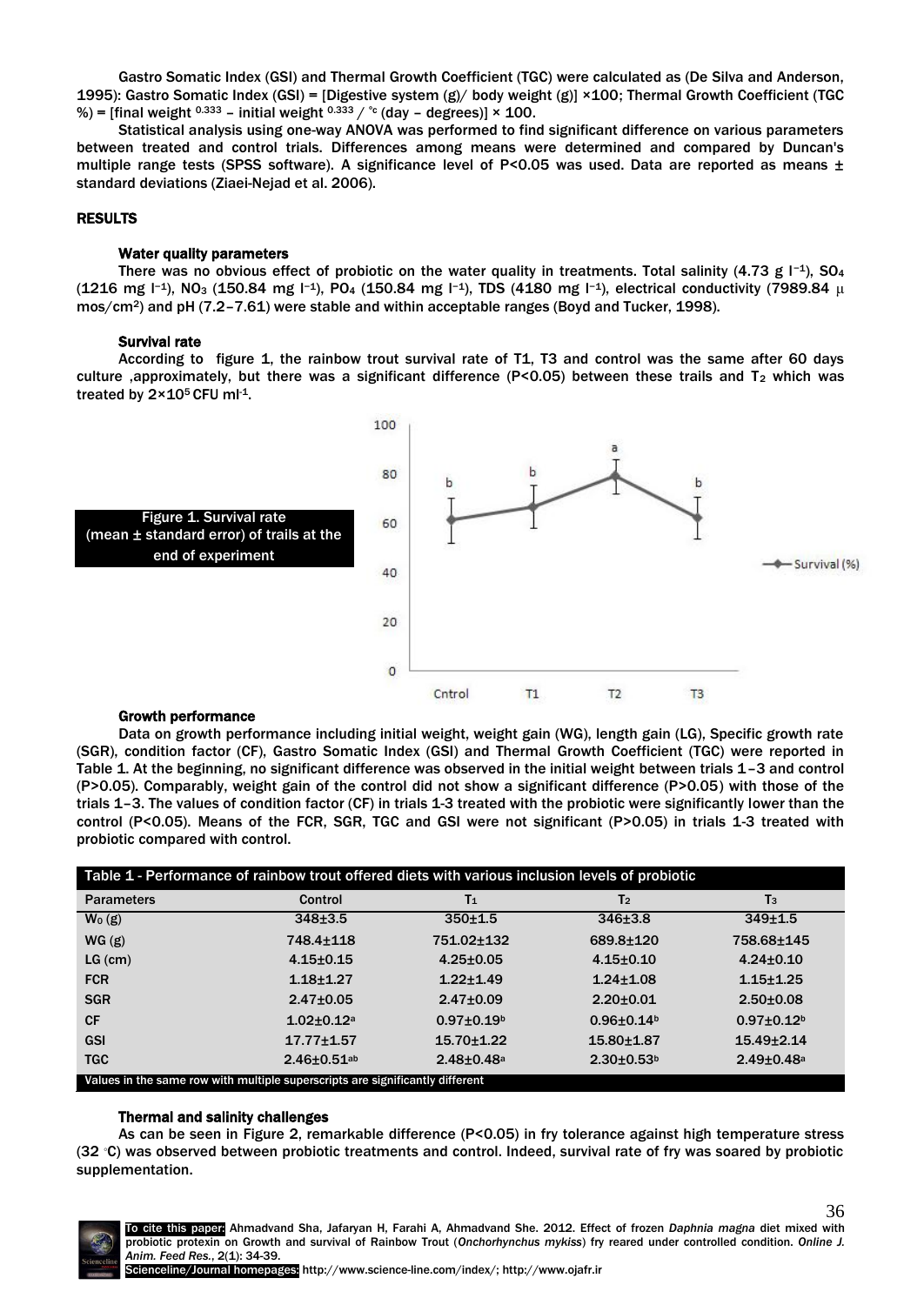





# **DISCUSSION**

The exact mode of probiotic action has not been fully elucidated and there is continuous argue about its effect on the water quality (Mohamed et al. 2010). It has been reported that use of *Bacillus* sp. improved water quality and increased the health status of juvenile *Penaeus monodon* and reduced the pathogenic vibrios (Dalmin et al. 2001). In the present study, there was no obvious effect of the probiotics added to feeds on water quality. These results agree with the findings of Yanbo and Zirong (2006) and Mohamed et al. (2010).

Moriarty (1998) noted an increase of prawn survival in ponds where probiotics including some strains of *Bacillus* sp. were introduced. Rengpipat et al. (1998) also showed the effects of a probiotic bacterium on black tiger shrimp (*Penaeus monodon*) survival and had the similar results. Currently, the use of the probiotic in trails 1, 3  $(2\times10^4$  and  $2\times10^6$  CFU ml<sup>-1</sup>) and control had shown inconsistent results. In contrast, the use of the probiotics mixture in the trails 1 and 3 at determinate density caused no significant survival increases when compared to the control. Inversely, survival rate in trail 2 ( $2 \times 10^5$  CFU ml-1) had significant improvement and higher proportion.

All the probiotic supplemented diets and control basal diet revealed the same results in growth parameters. Similar results were observed by Abdelhamid et al. (2002) and Diab et al. (2002), who were reported probiotic addition to fish diets have not affected on growth parameters, in tilapia. Nevertheless, various study proved the positive effects of commercial probiotics lead to growth performance in some species (Noh et al. 1994; Bogut et al. 1998; Ghosh et al. 2003, Yanbo and Zirong, 2006; Farahi et al. 2011).

The equivalent FCR, SGR and GSI values observed with probiotic-supplemented diets and control suggested that addition of probiotics could not improve feed utilization of rainbow trout. Compatibly, Mohammadi Azarm et al. (2004) achieved the same result about FCR in rainbow trout larvae. In practical terms, this meant that probiotic use could not decrease the amount of feed necessary for fish growth which could not result in production cost reductions. Also, having higher and marked amount of CF in the control group, it could be concluded that probioticsupplemented diets were not efficient related to growth performance.

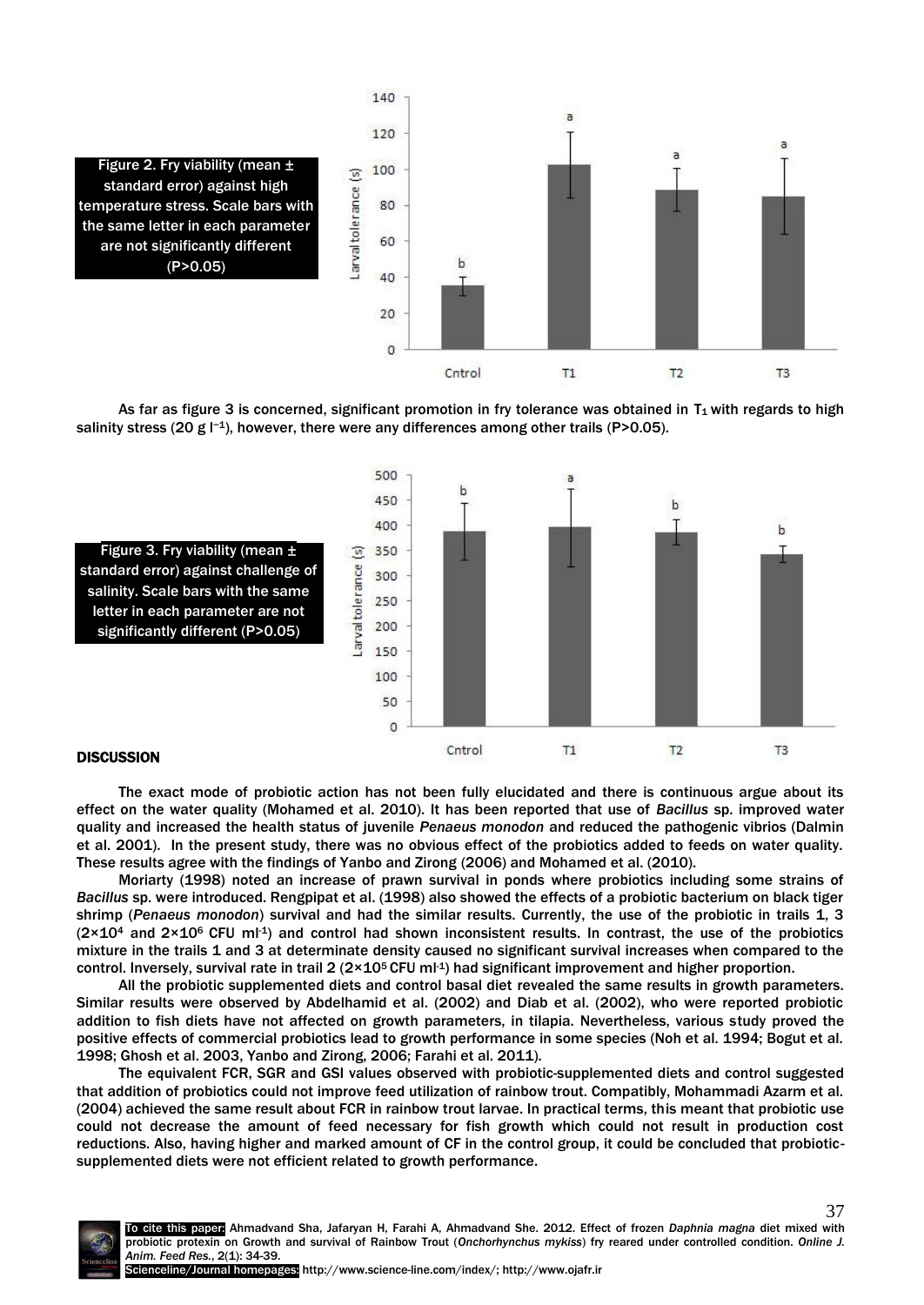Being exposed a variety of conditions and environmental stressors in rainbow trout larvae and fry cultivation, it is crucial to exhibit new techniques for obviating of these issues. Farahi et al. (2011) evaluated the effect of dietary supplementation of probiotic *Bacillus* sp. on maternal performance and larval quality of the angelfish (*Pterophyllum scalare*). They tested the tolerance of angelfish larvae to high temperature exposure. Their results shown larval survival significantly increased in probiotic treatments. Accordingly, in our study the rainbow trout fry which received the perobiotic in their diet exhibited the best survival rate than the control, clearly. Pooramini et al. (2008) reported that challenging with different levels of salinity after 24 hours showed treatments contained yeast as a probiotic had 100% survival and showed significant differences with cod oil treatment (without yeast) and control (p<0.05). Moreover, Jafarian et al. (2007) revealed that supplemented diets by probiotic *Bacillus* sp. enhanced the survival rate of Persian Sturgeon (*Acipencer persicus*) Larvae. In the present research, the most significant promotion was observed in trails  $1(2 \times 10^4 \text{ CFU ml-1})$ , but other treatments did not show any differences, obviously.

To sum up, though probiotic administration was not efficient for growth parameters in the current experiment, we cannot deny the positive effects of probiotic in improving the fry resistance against environmental stressors. In fact, the larval and fry forms of most fish and shellfish are released in the external environment at an early stage of development. These larvae and fry are highly exposed to gastrointestinal microbiota-associated disorders, because they start feeding even though the digestive tract is not yet fully developed (Timmermans, 1987) and the immune system is still incomplete (Vadstein, 1997). So, it will be effective to add the probiotic for achieving the most survival rate and reduce the financial detriments. On the other side, lucrative usage of frozen *Daphnia magna* as a feed for rainbow trout fry is a great consequence for reducing expenditures and obtaining favorite results in fish farming.

# REFERENCES

- Abdelhamid AM, Khalil FF, El-Barbary MI, et al. (2002). Feeding Nile tilpaia on Biogen® to detoxify aflatoxic diets. Proc.1st Conf. Animal and Fish Prod., Mansoura, 24&25, Sept., pp. 207-230.
- Al-Dohail MA, Hashim R, Aliyu-Paiko M (2009). Effects of the probiotic, *Lactobacillus acidophilus*, on the growth performance, haematology parameters and immunoglobulin concentration in African Catfish (*Clarias gariepinus*, Burchell 1822) fingerling. Aquacalture Research, 40:1642-52.
- Austin B, Struckey LF, Robertson PAW et al. (1995). A probiotic strain of Vibrio alginolyticus effective in reducing disease caused by *Aeromonas salmonicida*, *Vibrio anguillarum* and *Vibrio ordalii*. Journal of Fish Disease, 18:93-6.
- Balcazar JL, de Blas I, Ruiz-Zarzuela I et al. (2006).The role of probiotics in aquaculture. Veterinary Microbiology, 114:173-186.
- Bogut I, Milakovic Z, Bukvic Z et al. (1998). Influence of probiotic *Streptococcus faecium* M74 on growth and content of intestinal microfolora in carp *Cyprinus carpio*. Czech Journal of Anim Science, 43:231- 235.
- Boyd CE, Massaut L (1999). Risks associated with the use of chemicals in pond aquaculture. Aquaculture Engineering, 20:113-32.
- Carnevali O, De Vivo L, Sulpizio R et al. (2006). Growth improvement by probiotic European sea bass juveniles (*Dicentrarchus labrax*, L.), with particular attention to IGF-1, myostatin and cortisol gene expression. Aquaculture, 258:430-8.
- Chabrillon M, Rico RM, Balebona MC, Morinigo M (2005). Adhesion to sole *Solea senegalensis* Kaup, mucus of microorganisms isolated from farmed fish, and their interaction with *Photobacterium damselae* . Journal of Fish Disease, 28:229-237.
- Dalmin G, Kathiresan K, Purushothaman A (2001). Effect of probiotics on bacterial population and health status of shrimp in culture pond ecosystem. Indian Journal of Experimental Biology, 39: 939–942.
- Das S, Ward LR, Burke C (2008). Prospects of using marine Actinobacteria as probiotics in aquaculture. Applied Microbiology and Biotechnology, 81:419-29.
- Decamp O, Moriarty DJW (2006). Probiotics as alternative to antimicrobials: limitations and potential. World Aquaculture, 37(4):60e2.
- De Silva SS, Anderson TA (1995). ln: Fish Nutrition in Aquaculture. Chapman and Hall, London. 319 pp.
- Diab AS, El-Nagar GO, Abd-El-Hady YM (2002). Evaluation of *Nigella sativa* L. (Black seeds; Baraka), *Allium sativum* (garlic) and Biogen® as a feed additives on growth performance and immuostimulants of *Oreochromis niloticus* fingerlings. Veterinary Medicine Journal, 745-775.
- El-Dakar AY, Shalaby SM, Saoud IP (2007). Assessing the use of dietary probiotic/prebiotic as an enhancer of spinefoot rabbitfish *Singanus rivulatus* survival and growth. Aquaculture Nutrition, 13:407-412.
- Farahi A, Kasiri M, Sudagar M, Alamshahi F (2011). The effects on growth, survival and tolerance against environmental stressor (high temperature) of different concentrations probiotic Bacillus spp. fed to angelfish (*Pterophyllum Scalare* Schultze, 1823) larvae. Journal of Animal and Veterinary Advance, 10(17): 2305-2311.